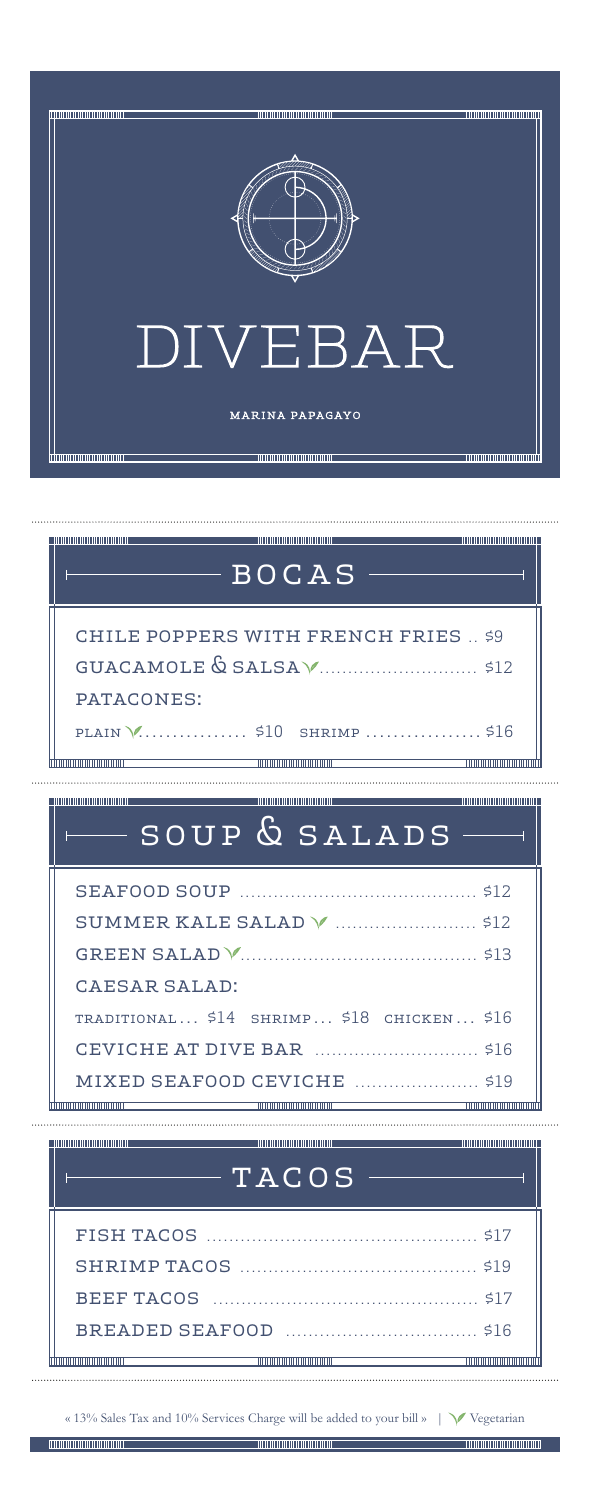#### **DIMINUTES DE LA CONSTANTI**

 $\ddot{\phantom{a}}$ 

**THE REPORT OF PROPERTY** 

**COMMUNISTIC** 

# DIVEBAR

| iimmuummuummu                                                     | <u> Timonin minimum minim</u>                                                    | <u> Timon minimum mini</u>                   |
|-------------------------------------------------------------------|----------------------------------------------------------------------------------|----------------------------------------------|
|                                                                   |                                                                                  |                                              |
|                                                                   |                                                                                  | <b>TELEVISION IN AN ARTICULAR PRODUCTION</b> |
|                                                                   | $-\overline{\tt PIZZAS}$ .                                                       |                                              |
|                                                                   |                                                                                  |                                              |
|                                                                   |                                                                                  |                                              |
|                                                                   |                                                                                  |                                              |
|                                                                   |                                                                                  |                                              |
|                                                                   |                                                                                  |                                              |
|                                                                   |                                                                                  |                                              |
| ,,,,,,,,,,,,,,,,,,,,,,,,                                          |                                                                                  |                                              |
|                                                                   | <u> 1999 - Andrea Andrew Maria (b. 1958)</u>                                     |                                              |
|                                                                   | $-\overline{BURGERS}$ -                                                          |                                              |
|                                                                   |                                                                                  |                                              |
|                                                                   |                                                                                  |                                              |
|                                                                   |                                                                                  |                                              |
|                                                                   | ONION RINGS   FRENCH FRIES   GREEN SALAD                                         |                                              |
|                                                                   |                                                                                  |                                              |
|                                                                   |                                                                                  |                                              |
|                                                                   |                                                                                  |                                              |
|                                                                   | $\mathtt{CAPTAIN\ PLATES}$ -                                                     |                                              |
|                                                                   |                                                                                  |                                              |
|                                                                   |                                                                                  |                                              |
|                                                                   |                                                                                  |                                              |
|                                                                   |                                                                                  |                                              |
|                                                                   |                                                                                  |                                              |
|                                                                   |                                                                                  |                                              |
|                                                                   |                                                                                  |                                              |
| ,,,,,,,,,,,,,,,,,,,,,,,,                                          |                                                                                  |                                              |
|                                                                   |                                                                                  |                                              |
| _____________________________<br><b>THE END OF THE CONTRACTOR</b> | DOCK ON THE DOCK                                                                 |                                              |
|                                                                   |                                                                                  |                                              |
|                                                                   |                                                                                  |                                              |
|                                                                   |                                                                                  |                                              |
|                                                                   | FLANK STEAK WITH GRILLED VEGETABLES  \$20<br>CHICKEN BREAST & QUINOA SALAD  \$16 |                                              |

« 13% Sales Tax and 10% Services Charge will be added to your bill »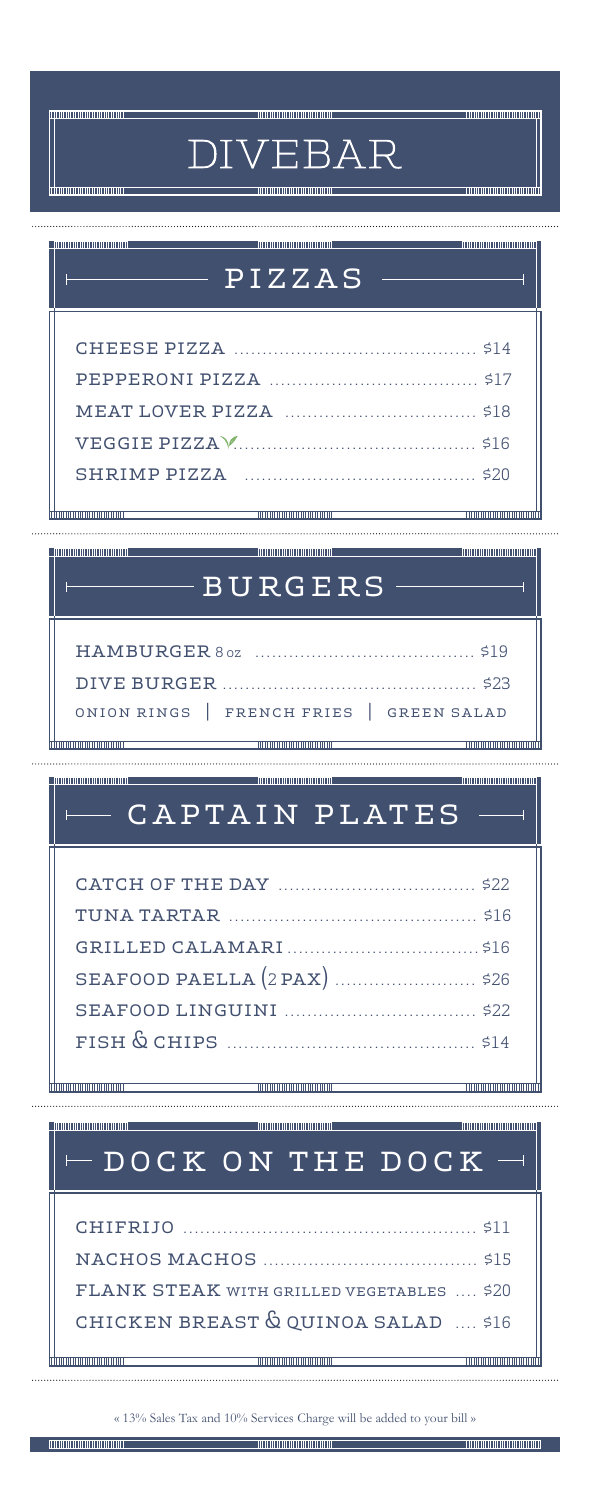**huunnoonaannoona** 

**THE CONTENTION** 

# **DIVEBAR**

<u> - munimininininin</u>

#### <u> 1999 - Andrea American American III (</u>  $-$  KIDS  $\cdot$  $\overline{a}$ mac & cheese ......................................... \$9 kids burger ............................................. \$9 cheese sticks ......................................... \$9 vegetable crudités ............................. \$7<del>liminin mananana</del>

a a component a component of the component of the component of the component of the component of the component

# $-$  SIDES  $\overline{1}$ mashed potatoes ................................... \$5 french fries ........................................... \$5 grilled vegetables .............................. \$6 asparagus ................................................ \$8 sautéed broccoli.................................. \$5 yuca sticks .............................................. \$8 sweet potatoes ....................................... \$8 white rice ................................................ \$3 himmonomummu

# **DESSERTS**

and the contract of the contract of the contract of the contract of the contract of the contract of the contract of

| STRAWBERRY CHEESECAKE  \$10 |  |
|-----------------------------|--|
|                             |  |
|                             |  |
|                             |  |
|                             |  |

« 13% Sales Tax and 10% Services Charge will be added to your bill »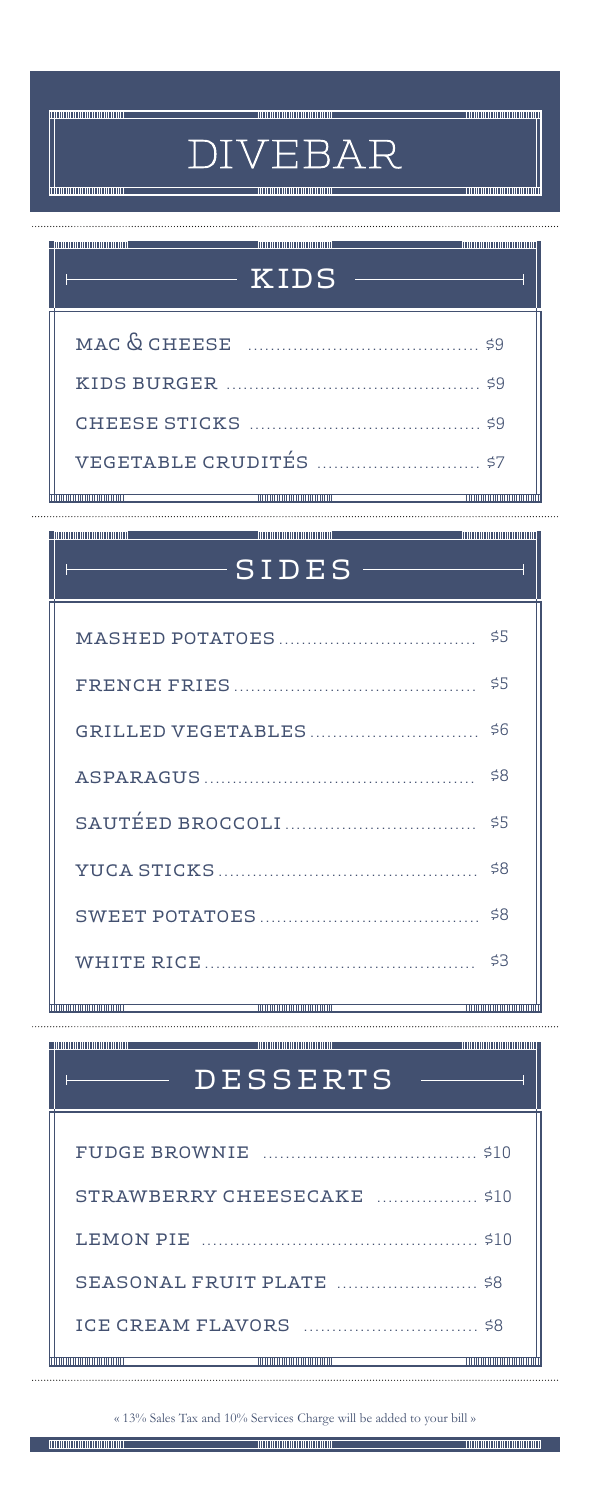

muunnumuunnu

EBAR **DIV** 



« 13% Sales Tax and 10% Services Charge will be added to your bill »

**Communication** 

**THE REAL PROPERTY AND IN**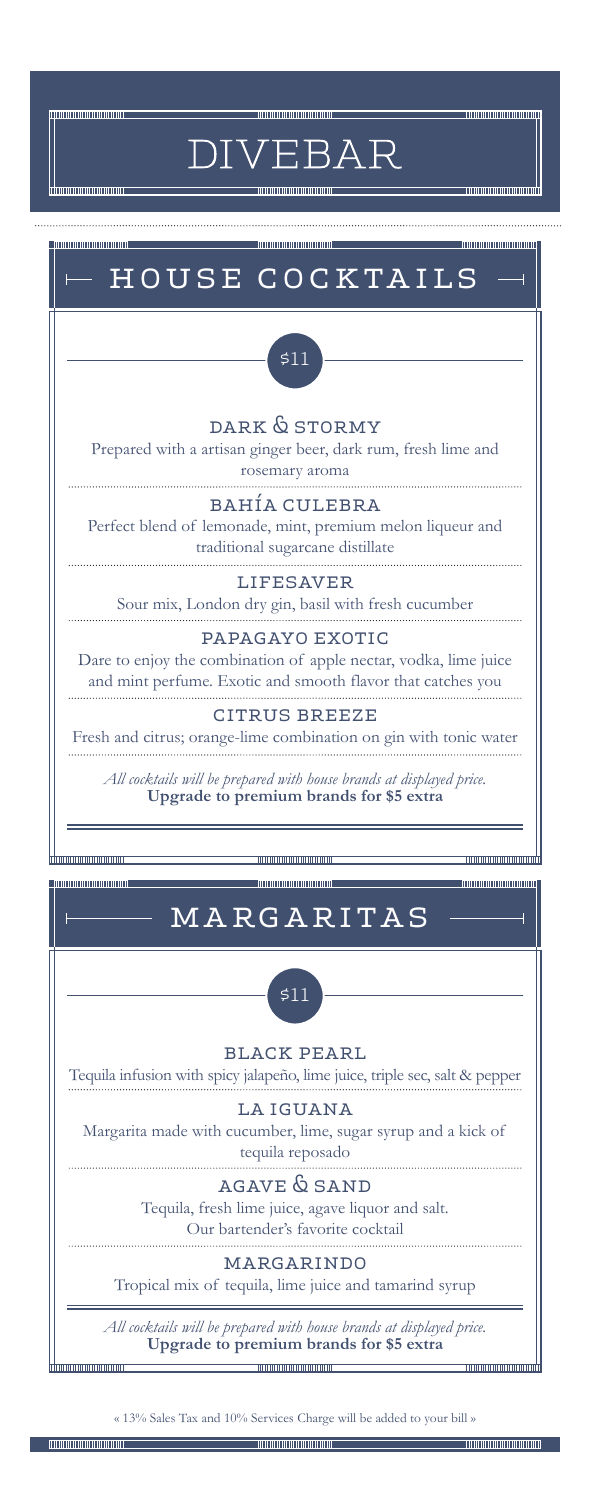**TITULITUUTEETIIN** 

DIVEBAR

<u>munummunundi</u>

**THE CONTENT OF CONTENT** 

| SANGRIAS                                                                        |
|---------------------------------------------------------------------------------|
| RED<br>Orange juice, grapefruit, soda & vodka                                   |
| ROSÉ<br>Cranberry juice, vodka, rose syrup and lime soda                        |
| WHITE WINE<br>Peach liquor, citrus soda and orange juice                        |
| GLASS 10 oz. \$11    16 oz. \$20    32 oz. \$33<br>,,,,,,,,,,,,,,,,,,,,,,,,,,,, |

#### **Thomas Anno 1999 - Anno 1999 - Anno 1999** beers/soft drinks

| the control of the control of the control of the control of the control of the control of | ,,,,,,,,,,,,,,,,,,,,,,,,,,,,, |  |
|-------------------------------------------------------------------------------------------|-------------------------------|--|

# $\overline{\text{WINE}}$  by the glass

| WHITE                                        |
|----------------------------------------------|
| DE MARTINO ESTATE, SAUVIGNON BLANC, CHI \$12 |
| INDOMITA GRAN RESERVA, CHARDONAY, CHI \$12   |
| <b>RED</b>                                   |
| TABALI PEDREGOSO GRAN RESERVA,               |
| LUIGI BOSCA LA LINDA, MALBEC, ARG \$12       |
| ROSÉ                                         |
| MAISON ROBERT VIC LE, PARC, FRA  \$12        |
| <b>CAVA</b>                                  |
| <b>VEUVE AMBAL BLANC DE BLANCS, FRA \$12</b> |
|                                              |
| ,,,,,,,,,,,,,,,,,,,,,,,,,,,,,                |

« 13% Sales Tax and 10% Services Charge will be added to your bill »

ᡰᡰᡴ

ihm

**Thurummmmmm**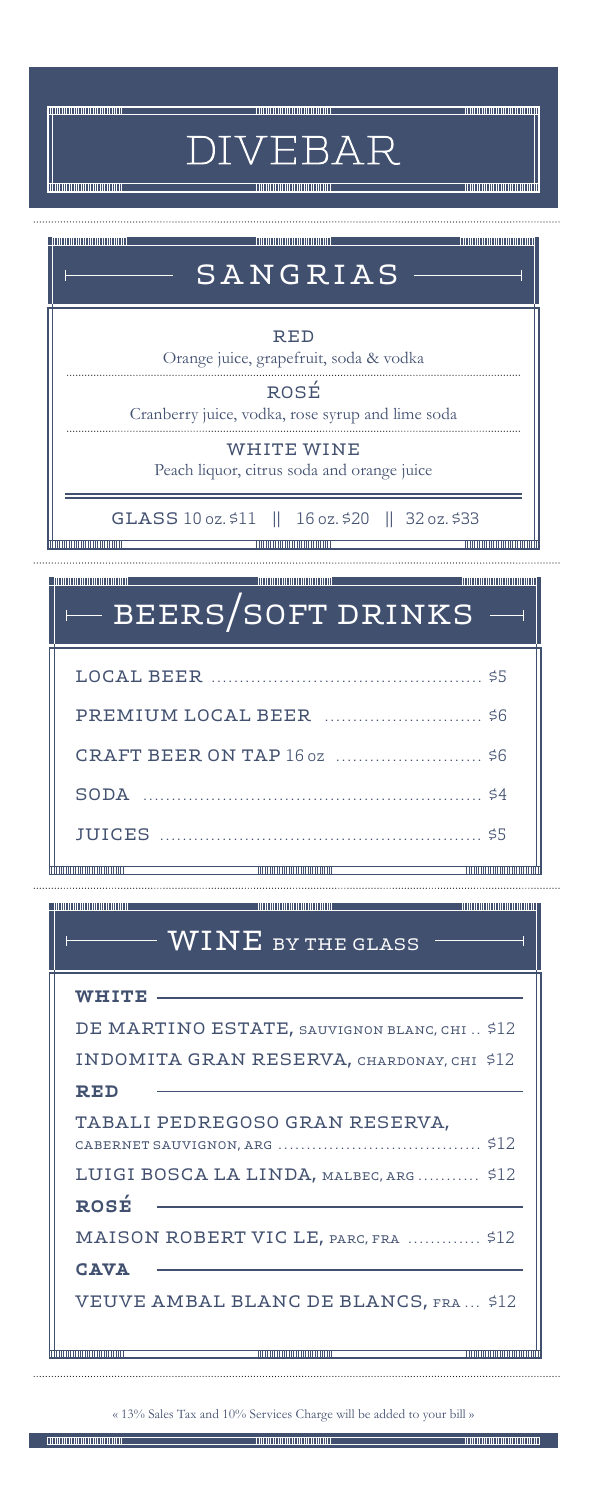**THE REAL PROPERTY OF STATE** 

**TO OBSERVE AND THE UPPER** 

<u> - Andronomonium - Andron</u>

 $\overline{4}$ 

<u> 1999 - Jan Albert Albert III (f. 1918)</u>

**DIVEBAR** 

<u> 1999 - Jan Andrea Start, Amerikaansk politiker (</u>

# $\overline{\text{WINE}}$  by the bottle

 $-$  WHITE  $-$ 

### santa margherita

pinot grigio, ita

\$80

#### finca las moras organico

torrontés, argentina

\$48

### adegas castrobey sin palabras

albariño, spain

\$52

 $-$  RED  $-$ 

#### santa carolina

carmenere

\$60

#### 1000 stories

zinfandel, bourbon barrel aged, usa

\$44

#### melior de matarromera

tempranillo ribera del duero, spain

\$38

 $-$  CHAMPAGNE  $-$ 

moet chandon brut

france

\$180

« 13% Sales Tax and 10% Services Charge will be added to your bill »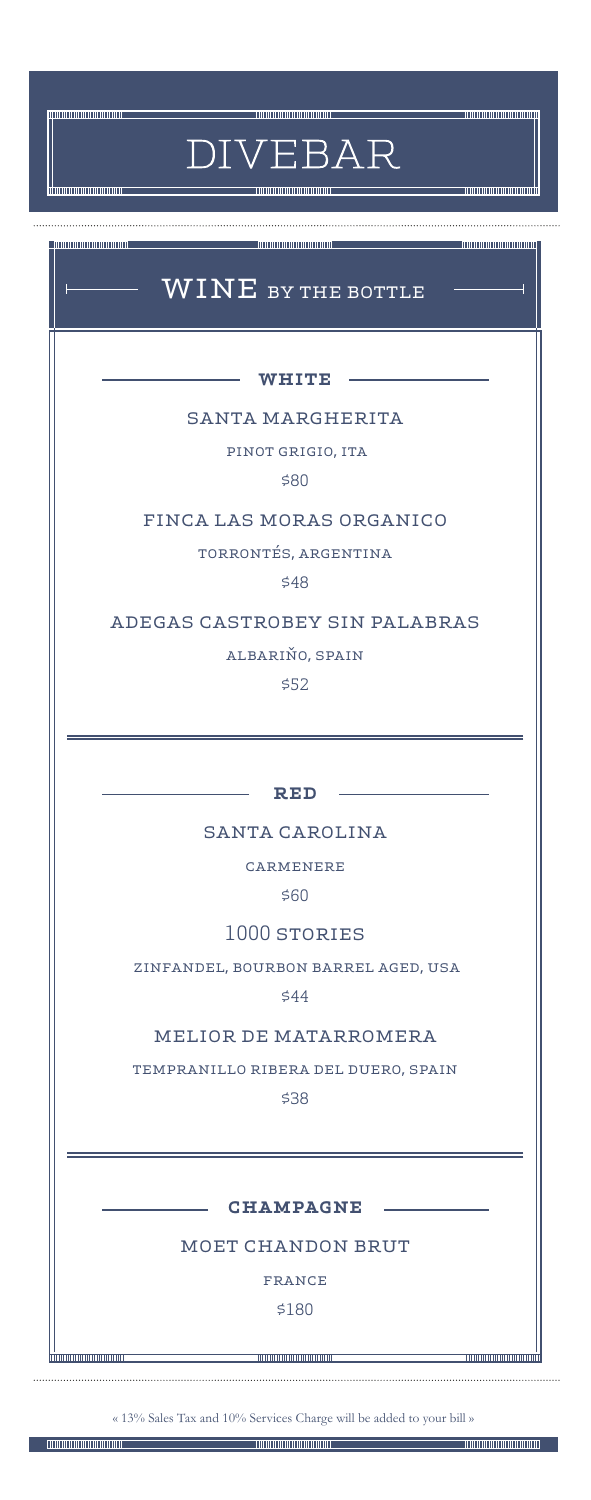

| <b>THE REAL PROPERTY AND REAL PROPERTY</b><br><b>THE REPORT OF PERSONS AND RELEASED</b><br>$-$ <code>BOCAS</code> |
|-------------------------------------------------------------------------------------------------------------------|
|                                                                                                                   |
| POPPERS DE CHILE CON PAPAS FRITAS \$9                                                                             |
|                                                                                                                   |
| PATACONES:                                                                                                        |
| SIMPLES V  \$10 CAMARONES  \$16                                                                                   |
| ,,,,,,,,,,,,,,,,,,,,,,,,,,,,,                                                                                     |
| <u> 1989 - Andrea Brandenburg, Amerikaansk politiker (</u>                                                        |
| ESOPAS & ENSALADAS-                                                                                               |
|                                                                                                                   |
| ENSALADA DE KALE DE VERANO V  \$12                                                                                |
|                                                                                                                   |
| ENSALADA CÉSAR:                                                                                                   |
| TRADICIONAL $\ldots$ \$14 CAMARONES $\ldots$ \$18 pollo $\ldots$ \$16                                             |
|                                                                                                                   |
|                                                                                                                   |
| CEVICHE MIXTO DE MARISCOS  \$19                                                                                   |
| ,,,,,,,,,,,,,,,,,,,,,,,,,,,,,,<br>________________________<br>__________________________                          |

«El 13% de IVA y el 10% de cargo por servicios se agregarán a su factura» | Vegetariano

tim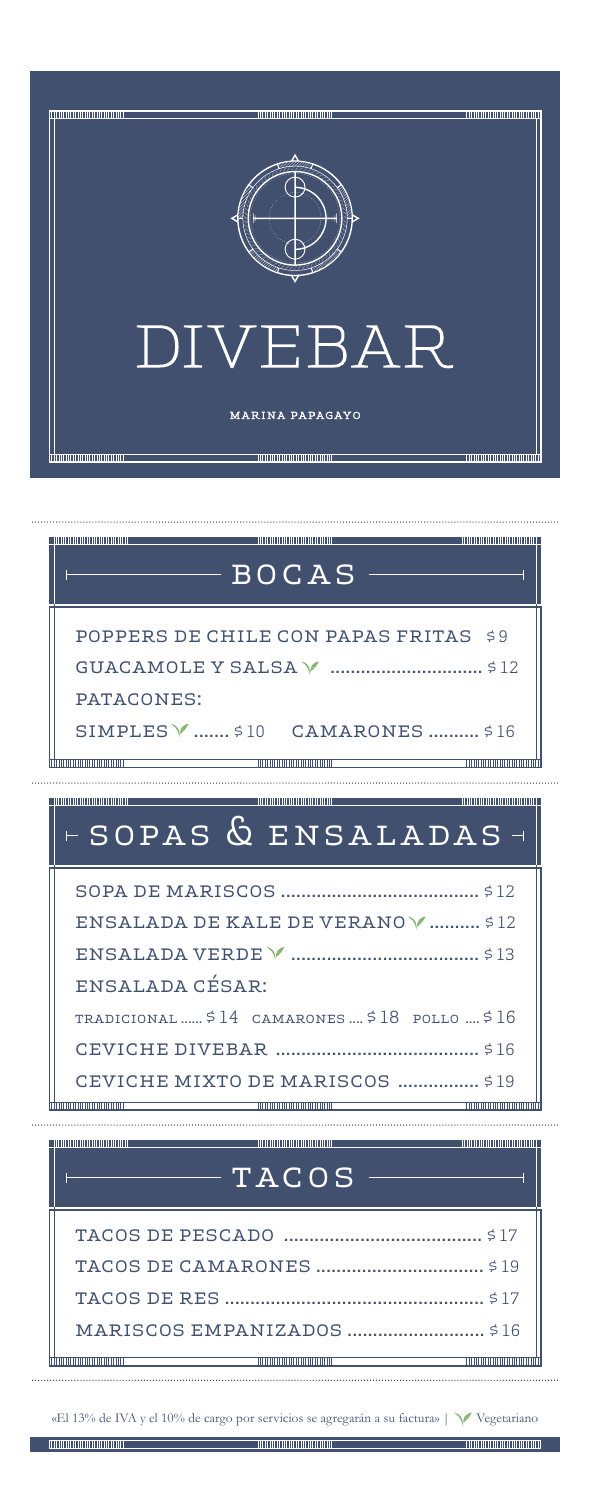# **DIVEBAR**

**TOURISTIC ORDER** 

# pizzas

|                                 | ,,,,,,,,,,,,,,,,,,,,,,,,, |
|---------------------------------|---------------------------|
|                                 |                           |
|                                 |                           |
|                                 |                           |
| PIZZA AMANTES DE LA CARNE  \$18 |                           |
|                                 |                           |
|                                 |                           |
|                                 |                           |

# $H$   $A$   $M$   $B$   $U$   $R$   $G$   $U$   $E$   $S$   $A$   $S$

|  | AROS DE CEBOLLA   PAPAS FRITAS   ENSALADA VERDE |  |
|--|-------------------------------------------------|--|

# del capitán

| PAELLA DE MARISCOS (2 PAX)  \$26 |  |
|----------------------------------|--|
|                                  |  |
|                                  |  |
|                                  |  |

**TIMO DI MONDOLOGIA** 

<u>mmmmmmmmm</u>

# en el muelle

| BIFE DE FALDA CON VERDURAS ASADAS  \$20          |  |
|--------------------------------------------------|--|
| ENSALADA DE POLLO Y OUINOA  \$16                 |  |
| the control of the control of the control of the |  |

«El 13% de IVA y el 10% de cargo por servicios se agregarán a su factura»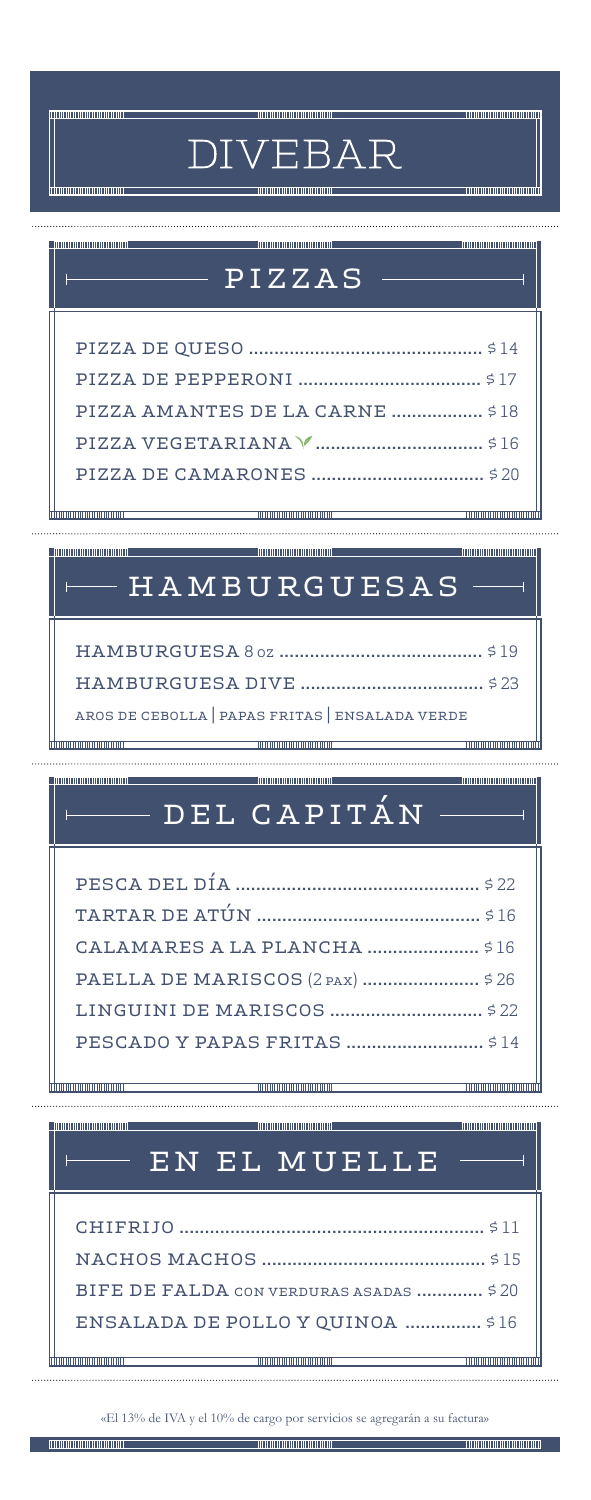## **DIVEBAR** <u>mmummummum</u> <u>mmmmmmmm</u> niños macarrones con queso ............................ \$ 9 hamburguesa para niños ...................... \$ 9

palitos de queso ........................................... \$ 9 crudités de verduras .............................. \$ 7

**THE REAL PROPERTY AND I THE REAL PROPERTY OF PERSON** 

#### - 00000000000000000

**TELEVISION IN THE REAL PROPERTY.** 

# acompañamientos

# **All and all and all and all and all and all and all and all and all and all and all and all and all and all a** postres

| PLATO DE FRUTAS DE TEMPORADA  \$8 |
|-----------------------------------|
| S R                               |
|                                   |

«El 13% de IVA y el 10% de cargo por servicios se agregarán a su factura»

lihm

,,,,,,,,,,,,,,,,,,,,,,,,,

**THE CONTINUES OF A STATE OF A STATE**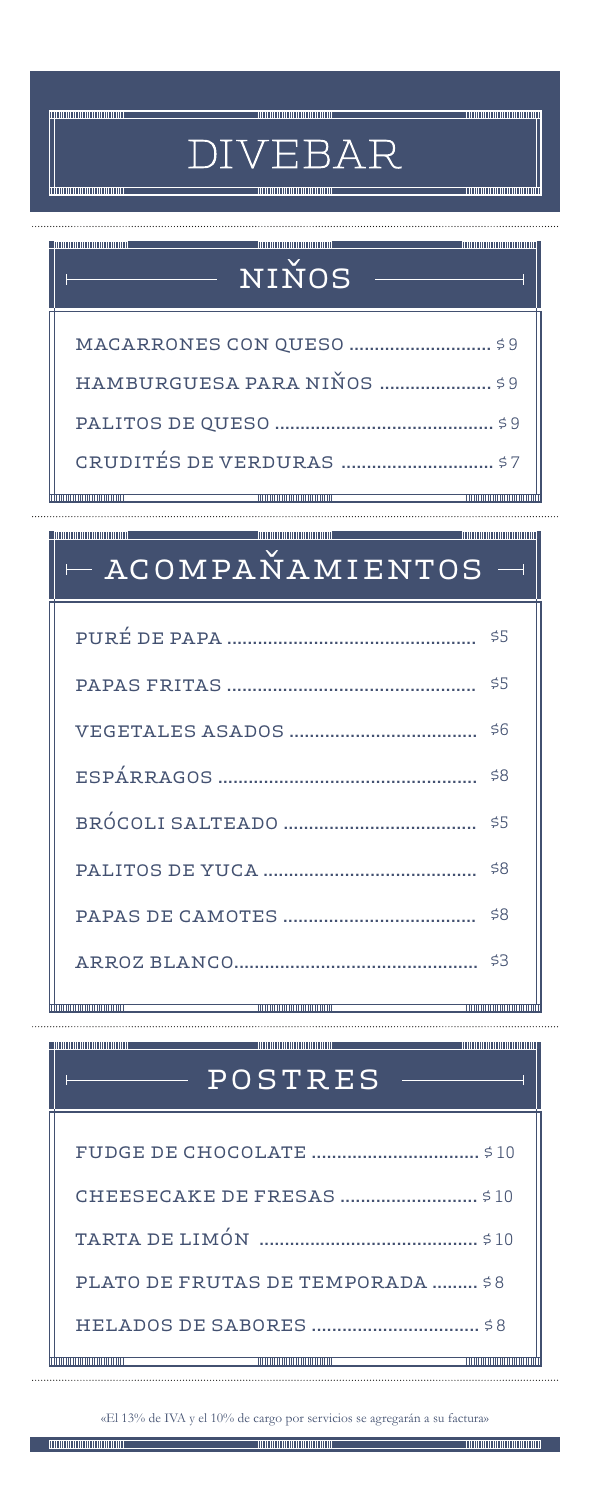

**TANAHANA MARKATAN** 

EBAR **DIV** 



Mezcla tropical de tequila, jugo de limón y sirope de tamarindo

*Todos los cócteles se prepararán con marcas de la casa al precio indicado.* **Ascienda a marcas premium por \$5 extra**

«El 13% de IVA y el 10% de cargo por servicios se agregarán a su factura»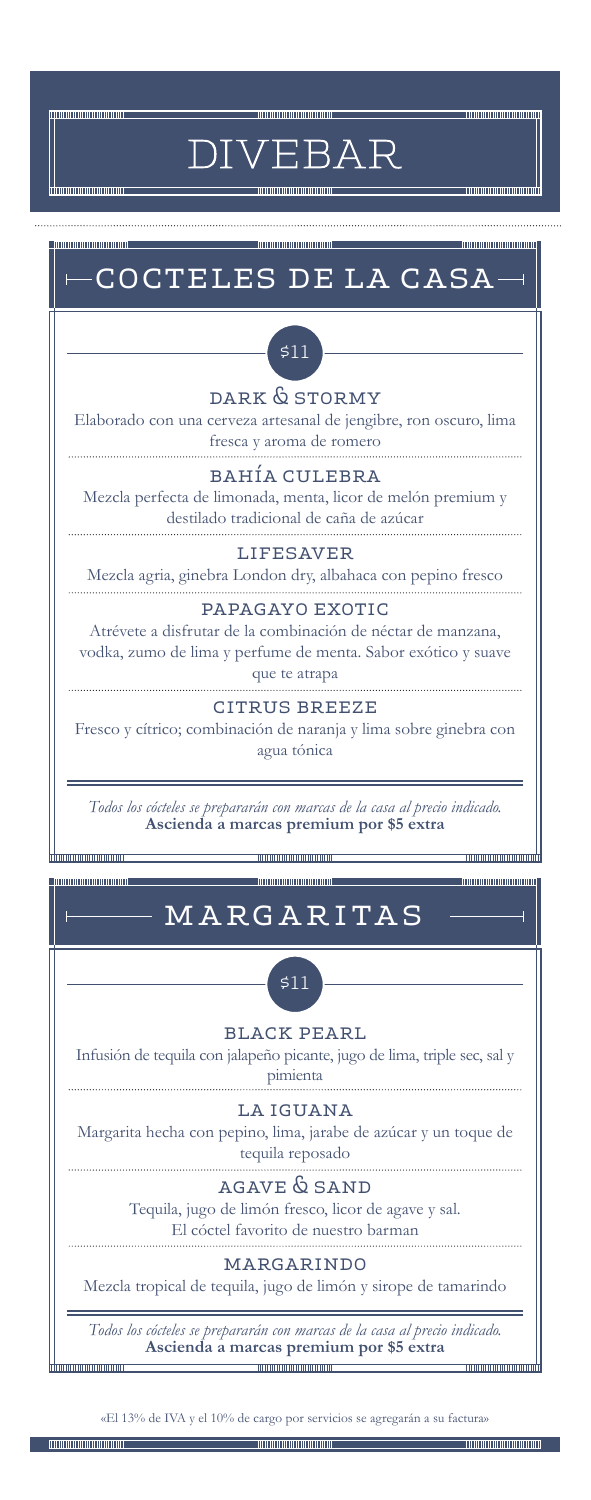**DIVEBAR** 

<u>-monomonomon</u>h

# $\blacksquare$  . The continuum continuum  $\blacksquare$ **THE CONTINUES OF A STATE OF A STATE OF A STATE OF A STATE OF A STATE OF A STATE OF A STATE OF A ST** sangrías **TINTA** Zumo de naranja, pomelo, refresco y vodka rosé Jugo de arándano, vodka, jarabe de rosas y refresco de lima blanca Licor de melocotón, refresco de cítricos y zumo de naranja copa 10 oz. \$11 || 16 oz. \$20 || 32 oz. \$33 <u> Mananananananan sebagai sebagai sebagai sebagai sebagai sebagai sebagai sebagai sebagai sebagai sebagai sebagai</u> **Thurummmmmmm** cervezas/gaseosas cerveza local ............................................... \$ 5 cerveza local premium .......................... \$ 6 cerveza artesanal de barril 16 oz .... \$ 6 soda ................................................................... \$ 4

<u> - monomenantin</u>

**THE CONTINUES OF THE CONTINUES** 

# vino por copa

**THE CONTINUES OF A SECOND CONTINUES.** 

jugos .................................................................. \$ 5

| BLANCO -                                     |
|----------------------------------------------|
| DE MARTINO ESTATE, SAUVIGNON BLANC, CHI \$12 |
| INDOMITA GRAN RESERVA, CHARDONAY, CHI \$12   |
| <b>TINTO</b>                                 |
| TABALI PEDREGOSO GRAN RESERVA.               |
| LUIGI BOSCA LA LINDA, MALBEC, ARG \$12       |
| <b>ROSÉ</b>                                  |
| MAISON ROBERT VIC LE, PARC, FRA  \$12        |
| <b>CAVA</b>                                  |
| <b>VEUVE AMBAL BLANC DE BLANCS, FRA \$12</b> |
|                                              |
|                                              |

«El 13% de IVA y el 10% de cargo por servicios se agregarán a su factura»

**The Communistration**